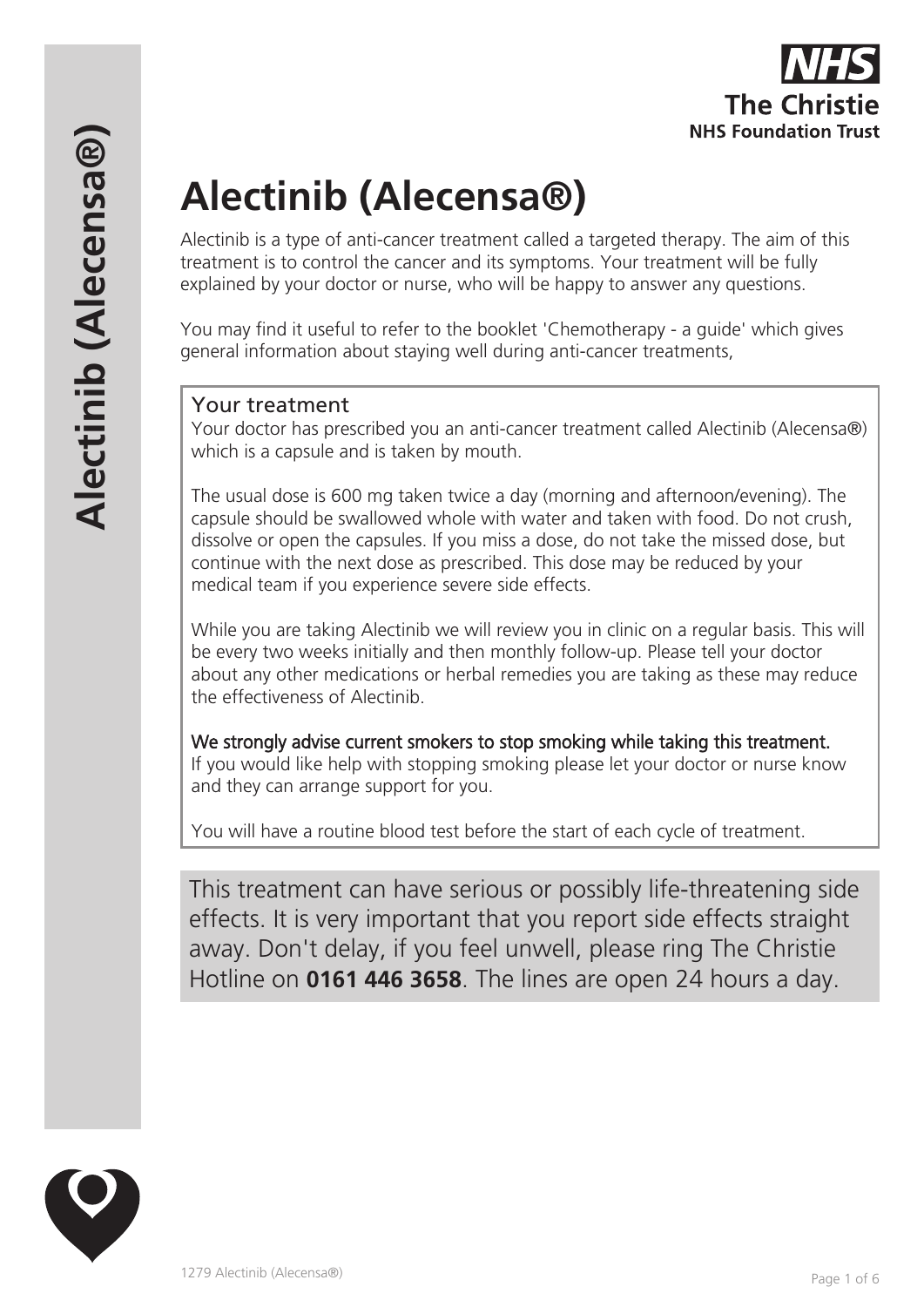# Flu vaccinations

Is it alright for me to have a flu jab during the time I'm having chemotherapy? It's safe to have a flu jab, but depending on the sort of chemotherapy you have had, it may not give quite as much protection against infection as usual. Some patients may need two vaccinations. However, if you're thinking of having any other vaccinations, do check with your Christie doctor first, because some vaccines should be avoided.

# Possible side effects

This treatment can cause many different side effects. Some are more likely to occur than others. Everyone is different and not everyone gets all the side effects. Most side effects are usually temporary, but in some rare cases they can be life-threatening. It is important to tell your hospital doctor or nurse about any side effects so they can be monitored and, where possible, treated.

# Common side effects (may affect 1 or more in 10 people)

## • Strange Taste

Occasionally during treatment you may experience a strange taste, sometimes described as metallic or bitter. A strongly flavoured sweet or mint will help to disguise this. Occasionally some patients report they have lost their sense of taste during treatment.

## • Sore Mouth

Your mouth may become sore or dry, or you may notice small mouth ulcers during this treatment. Drinking plenty of fluids and cleaning your teeth regularly and gently with a soft toothbrush can help to reduce the risk of this happening. We can prescribe a mouthwash for you to use during treatment. You can dilute this with water if your mouth is sore. Ask your doctor or nurse for further advice. There is also general mouth care information in the chemotherapy booklet. If you continue to have a sore mouth, please contact The Christie Hotline on 0161 446 3658.

# • Shortness of breath (pneumonitis) (Warning!)

This treatment can cause inflammation of the tissue in your lungs. Symptoms of this include a cough that will not settle, fever or breathing difficulties. If you develop severe shortness of breath it is important to contact The Hotline on 0161 446 3658 straight away as this may be serious. Don't delay!

# • Cardiac abnormalities

Sometimes Alectinib can cause patients to experience an irregular or abnormal heartbeat or changes in the usual electrical activity of the heart as seen on an ECG (electrocardiogram). If you experience dizziness or any loss of consciousness you must inform your medical team or nurse. It is important not to drive or operate machinery if these symptoms occur.

## • Visual disturbances

You may develop problems with your vision. These are often temporary difficulties adjusting to light and then dark surroundings or blurring of your vision. You may also experience 'flashing lights' or 'floaters' in your visual field. These side effects are usually mild. If these side effects worsen you need to inform your doctor or nurse. If your vision is affected you should not drive or operate machinery.

## • Muscle pain, tenderness and weakness

Muscle problems are common with Alectinib and can be severe. Your doctor will do regular blood tests during treatment.Tell your doctor or specialist nurse right away if you get new or worsening signs and symptoms of muscle problems, including unexplained muscle pain or muscle pain that does not go away, tenderness, or weakness.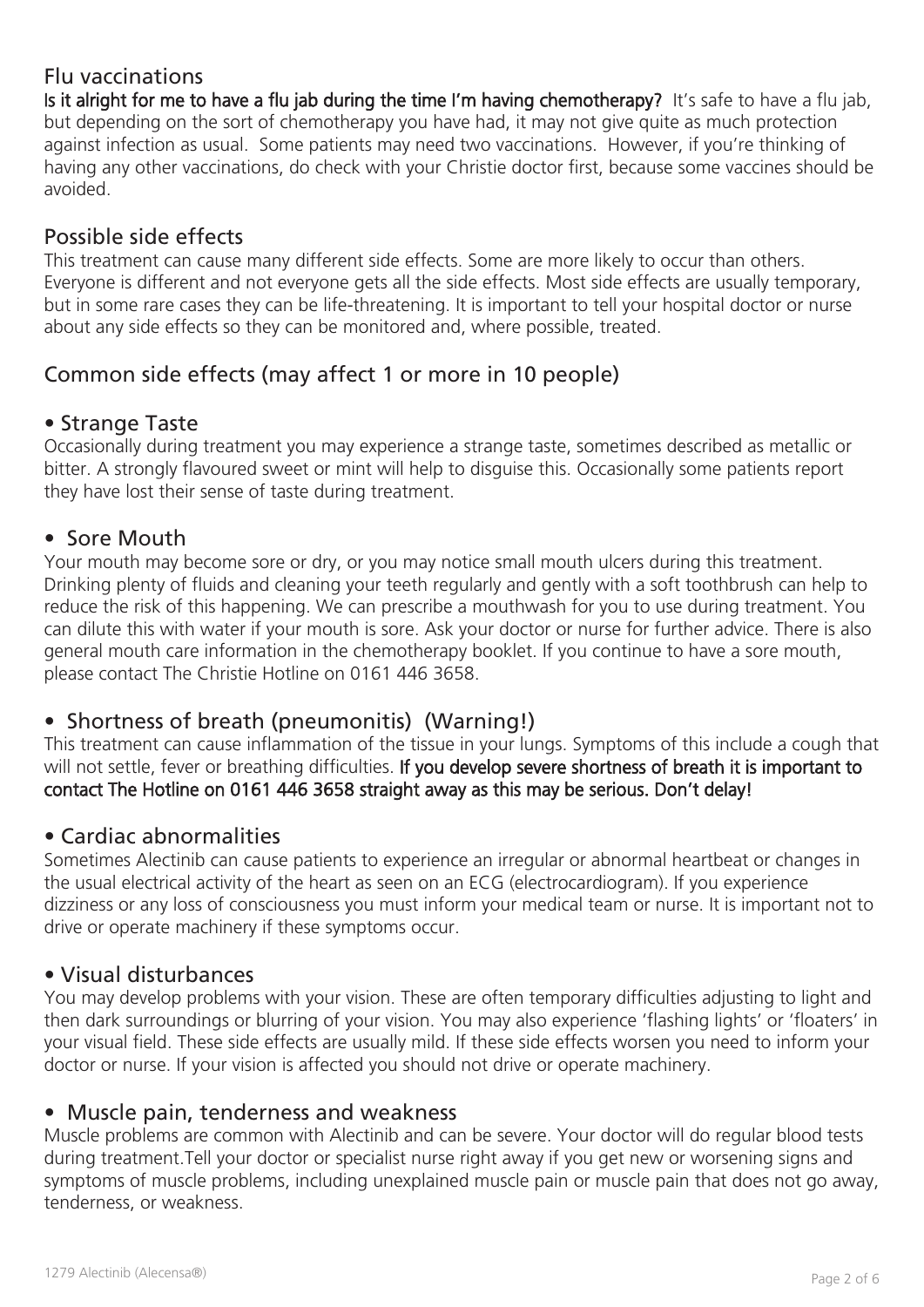# • Lethargy

Some treatment may make you feel tired and lacking in energy. It can be frustrating when you feel unable to cope with routine tasks. If you do feel tired, take rest and get help with household chores. If necessary, take time off work. Gentle exercise such as a daily walk can be beneficial.

#### • Decreased appetite

You may lose your appetite and find eating large meals more difficult. It is best to try to eat smaller portions but do carry on trying to eat something even if you do not feel very hungry. Ask your nurse or doctor for advice on what to eat if this is causing you problems or you have unexpected weight loss.

#### • Nausea and vomiting

The severity of this varies from person to person. Anti-sickness medication will be given along with your treatment if needed. If you continue to feel or be sick, contact your GP or The Christie Hotline.

## • Constipation

This occasionally occurs in the long-term. Try to drink plenty of fluids and eat foods high in fibre. Tell your doctor who may prescribe a suitable laxative. Ask the staff for a copy of 'Eating: help yourself' which has useful ideas about diet when you are having treatment.

#### • Diarrhoea

If this becomes a problem while you are having treatment, anti-diarrhoea tablets can be bought from a pharmacy or prescribed by your GP for a temporary period until this is resolved. If the problem persists contact The Christie. If you develop severe diarrhoea it is important to contact The Christie straightaway as this may be a sign of a serious infection. Don't delay!

#### • Skin rash

You may develop a skin rash. This is usually mild and easily treated. It is most common on the face, neck, chest, and back. If the rash becomes red, painful, itchy or develops an 'acne-like' appearance please contact The Christie. Sometimes the dose may need to be changed or delayed for a week or two. If you develop any signs that the rash is infected then the medical team will start a course of antibiotics.

## • Being careful in the sun (photosensitivity)

You must avoid spending time in the sunlight during treatment as your skin may burn more easily. You should use a high factor sun cream and lip balm (SPF 50 or above) that protects you from both UVA and UVB sunlight. This will help protect against sunburn.

## • Anaemia (low number of red blood cells)

While having this treatment you may become anaemic. This may make you feel tired and breathless. Let your doctor or nurse know if these symptoms are a problem. You may need a blood transfusion.

## • Hyperglycaemia (high blood sugar)

An increase in your blood sugar levels may occur. People who have diabetes are at higher risk. Your blood sugar levels should be monitored regularly. If you start urinating often and notice an increased thirst you should contact your doctor or nurse.

#### • Abnormal kidney and liver function tests

It is important to monitor how your kidneys and liver are working as there may be a mild impairment while you are having treatment. This is done by routine blood tests. It is important to drink plenty of fluids while taking this medication. Please inform your medical team or nurse straight away if you notice you have a significantly decreased urine flow, darker urine than usual, itchy skin, pain to the right side of your abdomen, excessive bleeding or bruising or any yellowing of your skin or eyes.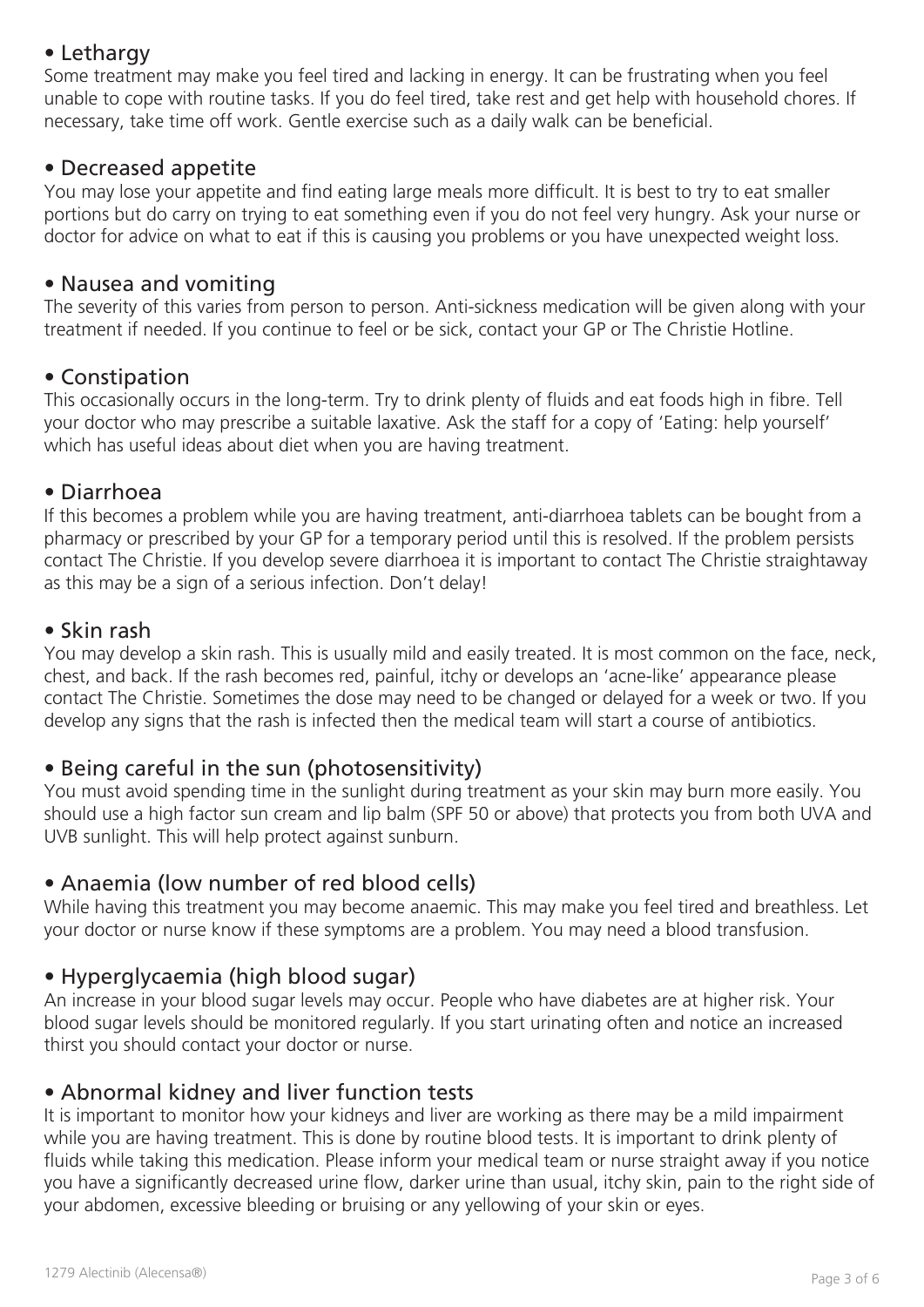## • Leg swelling or oedema

This is often mild and can be relieved by putting your feet up and resting for part of the day. If you notice the swelling is severe or causing discomfort then please inform your medical team or nurse.

## • Increased risk of serious infection

Symptoms of infection include fever, shivering, sweats, sore throat, diarrhoea, discomfort when you pass urine, cough or breathlessness. We recommend that you use a digital thermometer so you can check your temperature. You can buy one from your local chemist.

#### If you feel unwell, you have symptoms of an infection or your temperature is 37.5ºC or above, or below 36ºC contact The Christie Hotline straight away.

## Serious and potentially life threatening side effects

In a small proportion of patients, anti-cancer treatment can result in very severe side effects which may rarely result in death. The team caring for you will discuss the risk of these side effects with you.

## • Chest pain (Warning!)

If you experience chest pain or notice a change in your regular heartbeat please tell your doctor or nurse. Please inform your doctor if you have ever been diagnosed with any type of heart disease especially an abnormal heart rhythm. Report any episodes of fast or irregular heartbeat, very slow heartbeat chest pain, lightheadedness, dizziness, fainting, or shortness of breath to your doctor straight away. In an emergency you should go immediately to your nearest accident and emergency department.

# Sex, contraception and fertility

#### Protecting your partner and contraception

We recommend that you or your partner use a condom during sexual intercourse while you are on this treatment. This treatment is dangerous to unborn babies and this will also protect you and your partner from any drugs that may be present in semen and in the vagina. If you suspect that you may be pregnant please tell your doctor immediately.

#### **Fertility**

This treatment may affect your ability to have children. If you have any concerns about your fertility, please discuss this with your doctor or nurse clinician before you start treatment. You should not take Alectinib if you are pregnant.

#### Breastfeeding

It is not known if Alectinib passes in to breast milk. Do not breastfeed whilst taking Alectinib.

## Late side effects

Some side effects may become evident only after a long time. In reaching any decision with you about treatment, the potential benefit you receive from treatment will be weighed against the risks of serious long term side effects to the heart, lungs, kidneys and bone marrow. With some drugs there is also a small but definite risk of developing another cancer. If any of these problems specifically apply to you, the doctor will discuss these with you and note this on your consent form.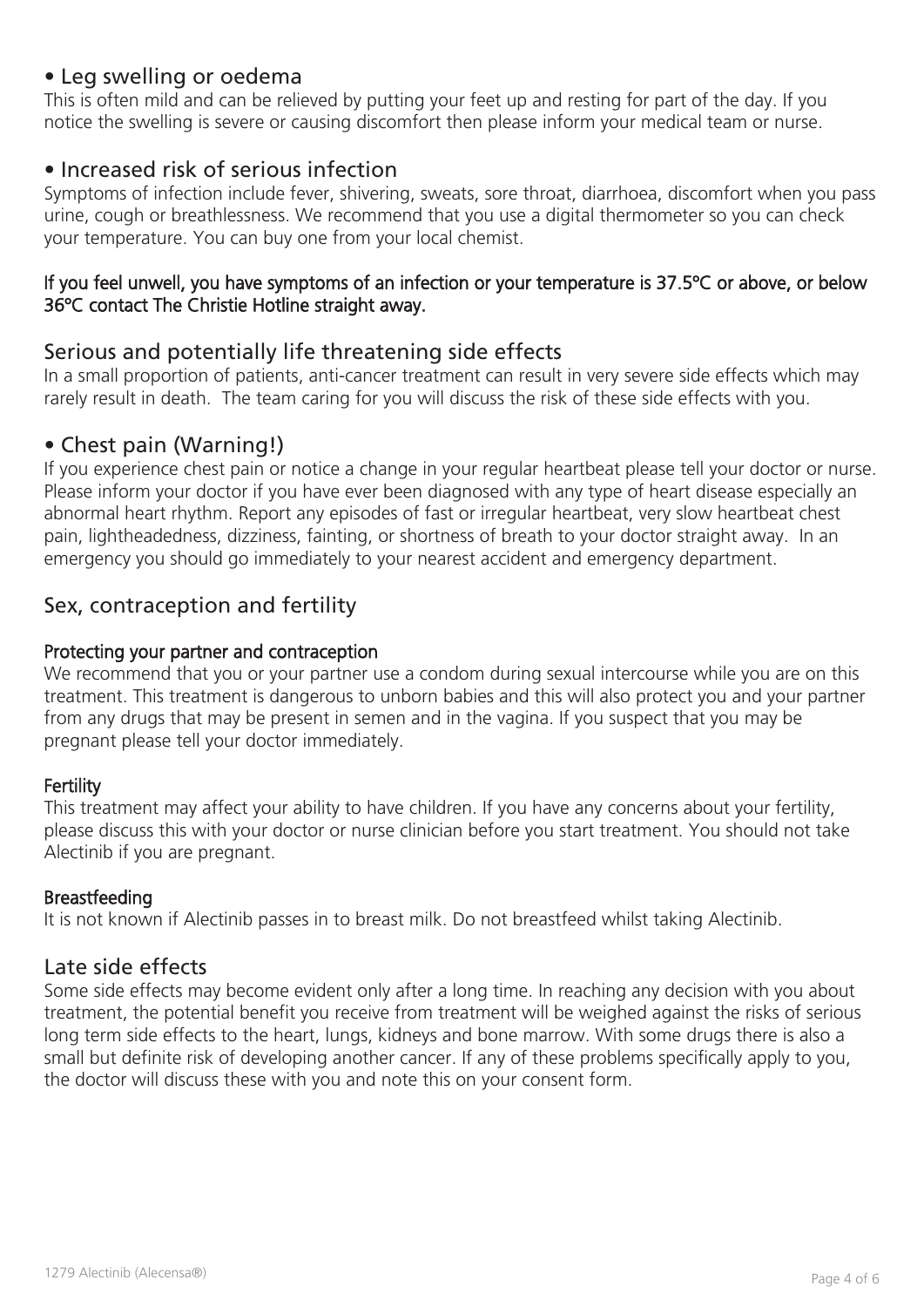# **Contacts**

If you have any general questions or concerns about your treatment, please ring the area where you are having treatment:

• Secretarial / administration enquiries - 0161 446 3745 or 0161 446 8016

• Lung cancer nurse team - 0161 918 2595

#### For urgent advice ring The Christie Hotline on 0161 446 3658 (24 hours)

Your consultant is: .....................................................................

Your hospital number is: ...........................................................

Your key worker is: ....................................................................